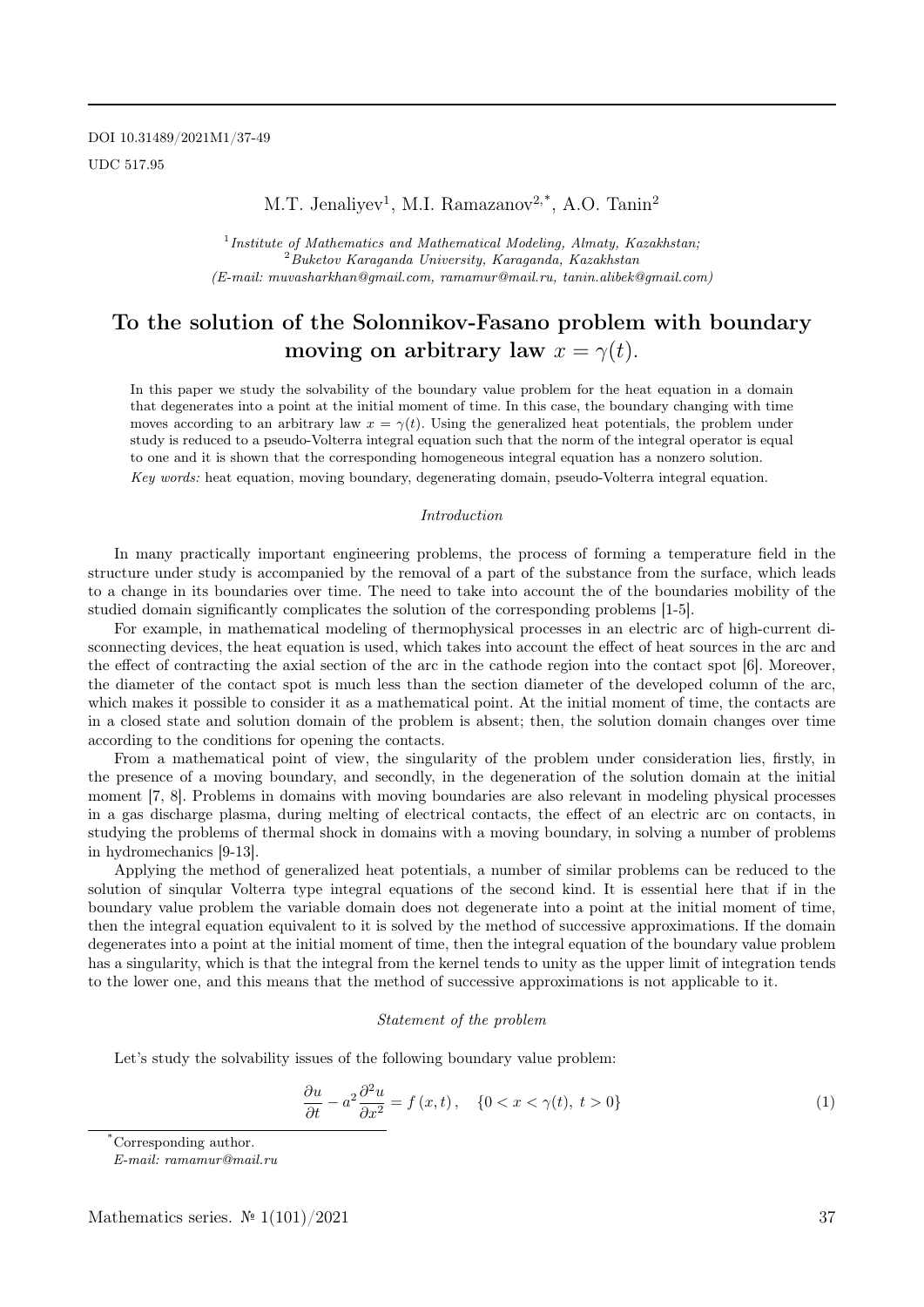$$
\left. \frac{\partial u}{\partial x} \right|_{x=0} = u_0(t), \quad \left. \frac{d\tilde{u}(t)}{dt} + \frac{\partial u}{\partial x} \right|_{x=\gamma(t)} = u_1(t), \tag{2}
$$

where  $\tilde{u}(t) = u(\gamma(t), t), \ \ \gamma(0) = 0 \text{ for } \gamma(t) = [t(1 + \alpha_0(t))]^{\omega}, \ \ \omega > \frac{1}{2}.$ Function  $\gamma(t) : (0, \infty) \to (0, \infty)$  satisfies the following conditions:

1. asymptotics of the function  $\gamma(t)$  as  $t \to 0$  and as  $t \to \infty$  has the form  $t^{\omega}$ , where  $\omega > \frac{1}{2}$ ;

2. starting from some moment of time  $t_1^*$  until moment of time  $t_2^*$  the function  $\gamma(t)$  is arbitrary, strictly monotone and one-to-one, i.e. there is a reverse transformation  $\gamma^{-1}(t)$ .

We introduce the classes of solutions and data of the problem as follows:

$$
(x + [\gamma(t)]^{\frac{3}{2\omega}-1})^{-1} u(x,t) \in L_{\infty}(G), \text{ i.e. } u(x,t) \in L_{\infty}(G; (x + [\gamma(t)]^{3/2\omega-1})^{-1}),
$$
  

$$
f(x,t) \in W_{\infty}^{1,0}\left(G; [\gamma(t)]^{3/2\omega-1} \exp\left\{ [\gamma(t)]^{\frac{2\omega-1}{\omega}}/(4a^2) \right\} \right);
$$
  

$$
u_0(t) \in L_{\infty}(R_+; [\gamma(t)]^{-(3/2\omega-1)}); \quad u_1(t) \in L_{\infty}(R_+; [\gamma(t)]^{3/2\omega-1}).
$$

This kind of boundary value problem (1) arises, for example, in studies of the Stefan problem [14].

Transformation of problem (1) and reduction of it to the integral equation

Introducing a new unknown function  $v(x,t) = \frac{\partial u}{\partial x}$ , we transform problem (1)–(2) to the next problem:

$$
\frac{\partial v}{\partial t} - a^2 \frac{\partial^2 v}{\partial x^2} = \tilde{f}(x, t), \quad \{0 < x < t, \ t > 0\} \tag{3}
$$

$$
v(x,t)|_{x=0} = v_0(t), \quad \left(\frac{\partial v}{\partial x} + \frac{1+\gamma'(t)}{a^2}v\right)\Big|_{x=\gamma(t)} = v_1(t),\tag{4}
$$

where  $\tilde{f}(x,t) \equiv \frac{\partial f(x,t)}{\partial x}$ ,  $v_0(t) \equiv u_0(t)$ ,  $v_1(t) \equiv \frac{u_1(t)}{a^2} + \frac{f(x,t)}{a^2}\Big|_{x=\gamma(t)}$ .

Remark 1. Each solution to boundary value problem  $(3)-(4)$  defines a unique solution (up to a constant) of boundary value problem  $(1)-(2)$ .

We will find the solution of problem  $(3)-(4)$  as the sum of heat potentials [15]:

$$
v(x,t) = \frac{1}{2a\sqrt{\pi}} \int_0^t \int_0^\infty \frac{1}{(t-\tau)^{1/2}} \exp\left\{-\frac{(x-\xi)^2}{4a^2(t-\tau)}\right\} \tilde{f}(\xi,\tau) d\xi d\tau + \frac{1}{4a^3\sqrt{\pi}} \int_0^t \frac{x}{(t-\tau)^{3/2}} \exp\left\{-\frac{x^2}{4a^2(t-\tau)}\right\} \nu(\tau) d\tau + \frac{1}{2a\sqrt{\pi}} \int_0^t \frac{1}{(t-\tau)^{1/2}} \exp\left\{-\frac{(x-\gamma(\tau))^2}{4a^2(t-\tau)}\right\} \varphi(\tau) d\tau.
$$
 (5)

The function defined by equality (5) satisfies the equation (3) for any functions  $\nu(t)$  and  $\varphi(t)$ , which are still unknown and are to be determined further.

Satisfying solution (5) with boundary conditions (4), we obtain the following integral equation:

$$
\varphi(t) + \int_0^t K_\gamma(t,\tau)\varphi(\tau)d\tau = F(t),\tag{6}
$$

kernel  $K_{\gamma}(t, \tau)$  of which can be represented as a sum:

$$
K_{\gamma}(t,\tau)=\sum_{i=1}^4 K_{\gamma}^{(i)}(t,\tau),
$$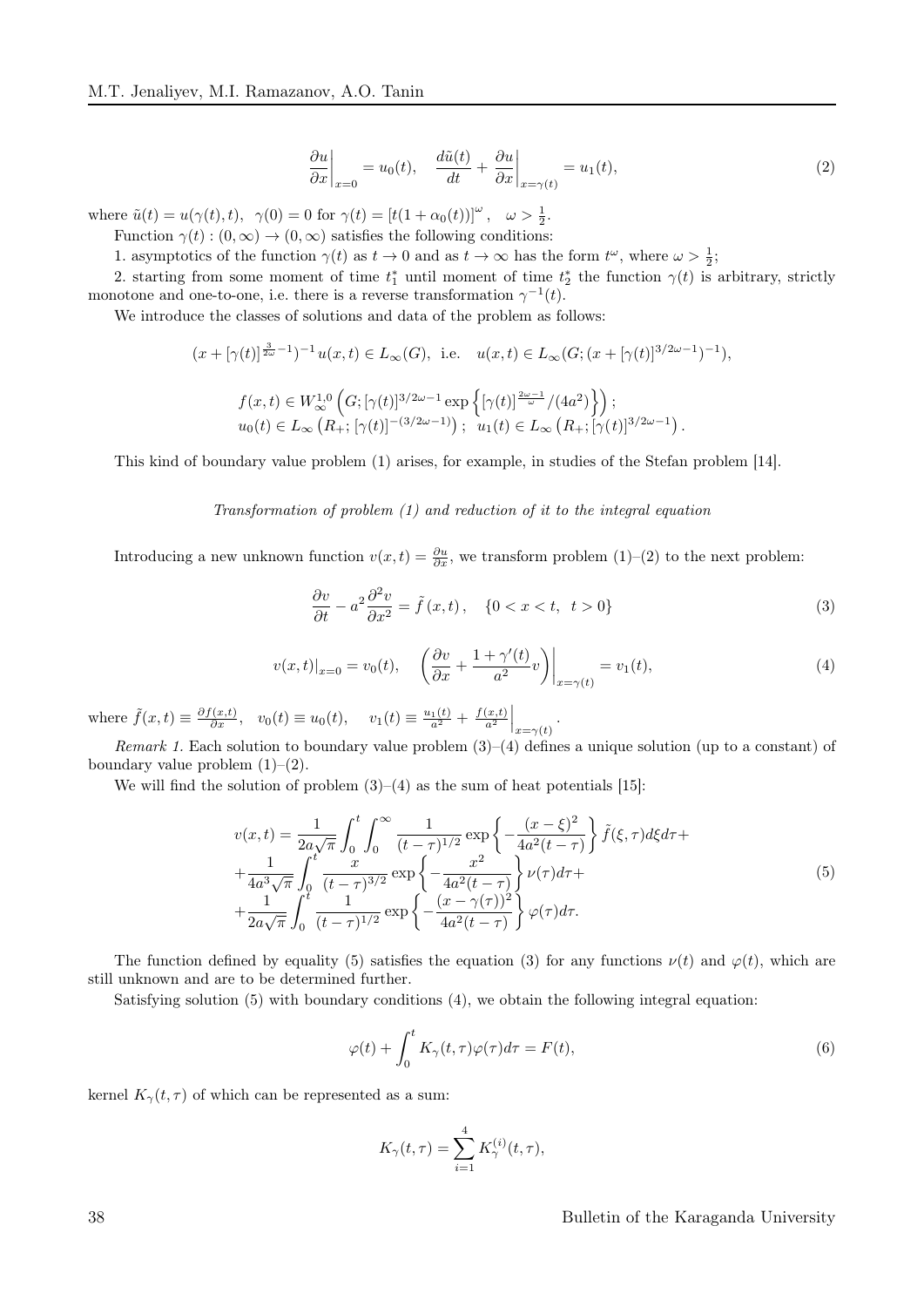where:

$$
K_{\gamma}^{(1)} = \frac{1}{2a\sqrt{\pi}} \frac{\gamma(t) + \gamma(\tau)}{(t-\tau)^{\frac{3}{2}}} \exp\left\{-\frac{(\gamma(t) + \gamma(\tau))^2}{4a^2(t-\tau)}\right\};
$$
  
\n
$$
K_{\gamma}^{(2)} = -\frac{1}{2a\sqrt{\pi}} \frac{\gamma(t) - \gamma(\tau)}{(t-\tau)^{\frac{3}{2}}} \exp\left\{-\frac{(\gamma(t) - \gamma(\tau))^2}{4a^2(t-\tau)}\right\};
$$
  
\n
$$
K_{\gamma}^{(3)} = -\frac{1}{a\sqrt{\pi}} \frac{1 + \gamma(t)'}{(t-\tau)^{\frac{1}{2}}} \exp\left\{-\frac{(\gamma(t) + \gamma(\tau))^2}{4a^2(t-\tau)}\right\};
$$
  
\n
$$
K_{\gamma}^{(3)} = \frac{1}{a\sqrt{\pi}} \frac{1 + \gamma(t)'}{(t-\tau)^{\frac{1}{2}}} \exp\left\{-\frac{(\gamma(t) - \gamma(\tau))^2}{4a^2(t-\tau)}\right\}.
$$

The free term of equation (6) has the following form:

$$
F(t) = -\frac{a}{\sqrt{\pi}} \int_0^t \left[ \frac{1}{(t-\tau)^{3/2}} - \frac{\gamma^2(t)}{2a^2(t-\tau)^{5/2}} \right] \exp\left\{-\frac{\gamma^2(t)}{4a^2(t-\tau)}\right\} v_0(\tau) d\tau +
$$

$$
-\frac{1+\gamma'(t)}{a\sqrt{\pi}} \int_0^t \frac{\gamma(t)}{(t-\tau)^{3/2}} \exp\left\{-\frac{\gamma^2(t)}{4a^2(t-\tau)}\right\} v_0(\tau) d\tau + 2a^2 \cdot v_1(t) -
$$

$$
-\frac{1}{2a\sqrt{\pi}} \int_0^t \int_0^\infty \left[ \frac{\gamma(t) + \xi}{(t-\tau)^{3/2}} \exp\left\{-\frac{(\gamma(t) + \xi)^2}{4a^2(t-\tau)}\right\} - \frac{\gamma(t) - \xi}{(t-\tau)^{3/2}} \exp\left\{-\frac{(\gamma(t) - \xi)^2}{4a^2(t-\tau)}\right\} \right] \tilde{f}(\xi, \tau) d\xi d\tau -
$$

$$
-\frac{1}{a\sqrt{\pi}} \int_0^t \int_0^\infty \frac{1 + \gamma'(t)}{(t-\tau)^{1/2}} \cdot \exp\left\{-\frac{(\gamma(t) - \xi)^2}{4a^2(t-\tau)}\right\} \cdot \tilde{f}(\xi, \tau) d\xi d\tau.
$$

We will find the solution of integral equation  $(6)$  in the class of functions:

$$
[\gamma(t)]^{\frac{3}{2\omega}-1}\varphi(t) \in L_{\infty}(0,\infty)
$$
, r.e.  $\varphi(t) \in L_{\infty}\left(0,\infty; [\gamma(t)]^{\frac{3}{2\omega}-1}\right)$ .

For convenience, we represent equation (6) as follows:

$$
\varphi_1(t) + \int_0^t \left[ \frac{\gamma(t)}{\gamma(\tau)} \right]^{\frac{3}{2\omega} - 1} K_\gamma(t, \tau) \varphi_1(\tau) d\tau = F_1(t),\tag{7}
$$

where

−

$$
\varphi_1(t) = t^{\frac{3}{2\omega}-1} \cdot \varphi(t), \quad F_1(t) = t^{\frac{3}{2\omega}-1} \cdot F(t).
$$

*Remark 2.* ([16], p.183) If the (particular) solution of the integral equation\n
$$
\frac{d}{dt} \left( \frac{d}{dt} \right)
$$

$$
y(x) + \int_{a}^{x} K(x, t) y(t) dt = f(x)
$$

is given by formula

$$
y(x) = f(x) + \int_a^x R(x, t) f(t) dt,
$$

then the (particular) solution of the integral equation (with a modified kernel)

$$
y(x) + \int_{a}^{x} K(x, t) \frac{g(x)}{g(t)} y(t) dt = f(x)
$$

is given by the formula

$$
y(x) = f(x) + \int_a^x R(x, t) \frac{g(x)}{g(t)} f(t) dt.
$$

The same is true for the solutions of the corresponding homogeneous equations.

Such kind of the Volterra integral equations were considered in the papers [17, 18].

Note that a feature of integral equation (7) is the following property of the kernel  $K_{\gamma}(t, \tau)$ :

$$
\lim_{t \to 0+} \int_0^t K_\gamma(t, \tau) d\tau = 1.
$$

In order to solve integral equation (7), consider the corresponding characteristic integral equation.

Mathematics series.  $\mathcal{N}$  1(101)/2021 39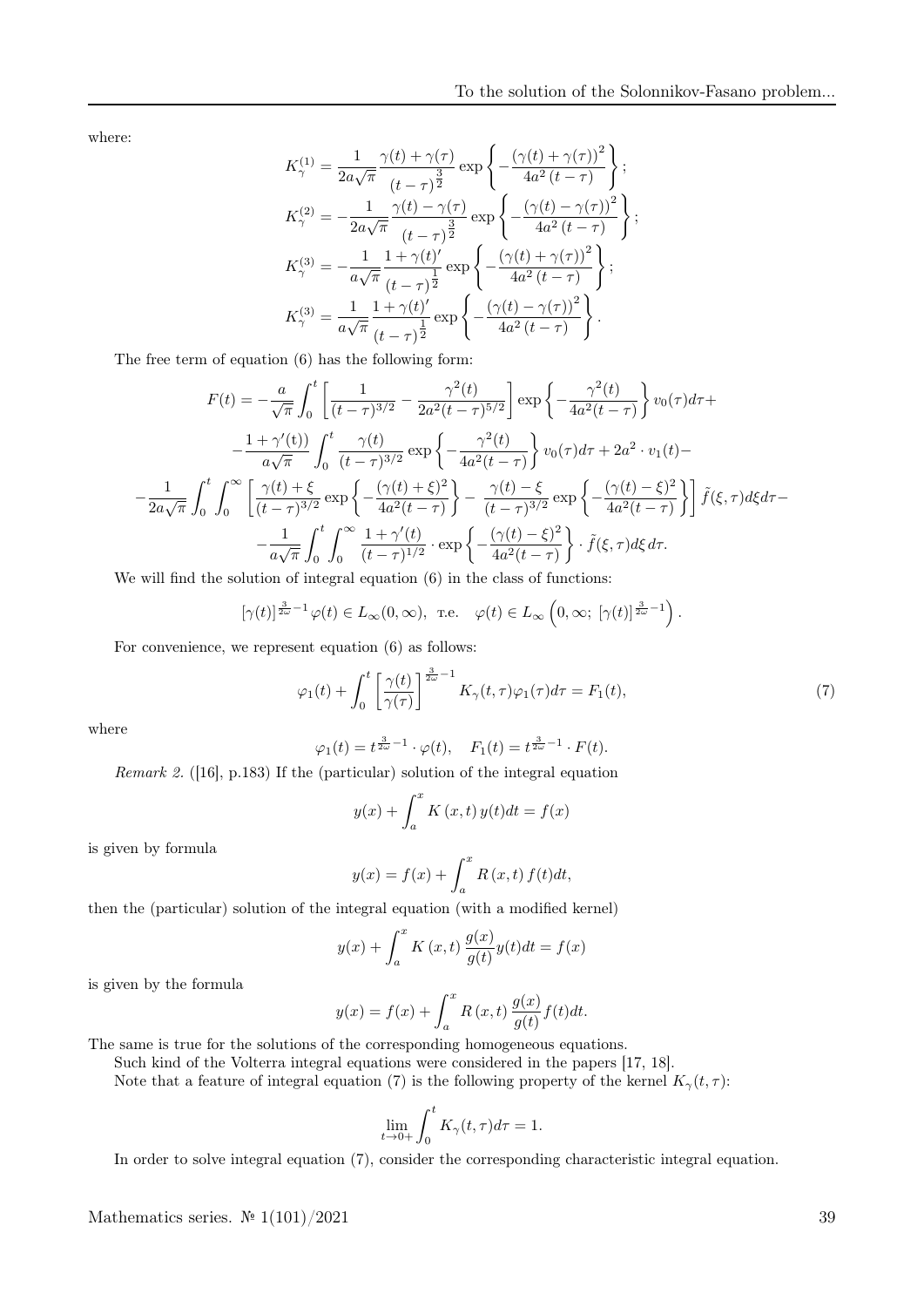Characteristic integral equation. Estimates for kernels of integral operators

For integral equation (7) we will construct a characteristic equation

$$
\varphi(t) + \int_0^t \left[ \frac{\gamma(t)}{\gamma(\tau)} \right]^{\frac{3}{2\omega} - 1} K_h(t, \tau) \varphi(\tau) d\tau = g(t),\tag{8}
$$

where

$$
K_h(t,\tau) = \sum_{i=1}^{4} K_h^{(i)}(t,\tau),
$$

$$
K_{h}^{(1)}(t,\tau) = \frac{1}{2a\sqrt{\pi}} \cdot \frac{(2\omega - 1)^{\frac{3}{2}} \left( [\gamma(\tau)]^{\frac{2\omega - 1}{\omega}} \cdot [\gamma(t)]^{\frac{2\omega - 1}{\omega}} + [\gamma(t)]^{\frac{4\omega - 3}{\omega}} \right) \left\{ [\gamma(\tau)]^{\frac{1}{\omega}} \right\}^{\frac{1}{\omega}}}{\left( [\gamma(t)]^{\frac{2\omega - 1}{\omega}} - [\gamma(\tau)]^{\frac{2\omega - 1}{\omega}} \right)^{\frac{3}{2}}}
$$
\n
$$
\exp \left\{ -\frac{(2\omega - 1) \left( [\gamma(t)]^{\frac{2\omega - 1}{\omega}} + [\gamma(\tau)]^{\frac{2\omega - 1}{\omega}} \right)^2}{4a^2 \left( [\gamma(t)]^{\frac{2\omega - 1}{\omega}} - [\gamma(\tau)]^{\frac{2\omega - 1}{\omega}} \right)^2} \right\};
$$
\n
$$
K_h^{(2)}(t,\tau) = -\frac{1}{2a\sqrt{\pi}} \cdot \frac{(2\omega - 1)^{\frac{3}{2}} \cdot [\gamma(t)]^{\frac{2\omega - 2}{\omega}} \cdot \left\{ [\gamma(\tau)]^{\frac{1}{\omega}} \right\}^{\frac{1}{\omega}}}{(t^{2\omega - 1} - \tau^{2\omega - 1})^{\frac{1}{2}}} \cdot \exp \left\{ -\frac{(2\omega - 1) \left( [\gamma(t)]^{\frac{2\omega - 1}{\omega}} - [\gamma(\tau)]^{\frac{2\omega - 1}{\omega}} \right)^2}{4a^2 \left( [\gamma(t)]^{\frac{2\omega - 1}{\omega}} - [\gamma(\tau)]^{\frac{2\omega - 1}{\omega}} \right)^2} \right\};
$$
\n
$$
K_h^{(3)}(t,\tau) = -\frac{2}{2a\sqrt{\pi}} \cdot \frac{(2\omega - 1)^{\frac{3}{2}} \cdot [\gamma(t)]^{\frac{2\omega - 2}{\omega}} \cdot \left\{ [\gamma(\tau)]^{\frac{1}{\omega}} \right\}^{\frac{1}{\omega}}}{(t^{2\omega - 1} - \tau^{2\omega - 1})^{\frac{1}{2}}} \cdot \exp \left\{ -\frac{(2\omega - 1) \left( [\gamma(t)]^{\frac{2\omega - 1}{\omega}} + [\gamma(\tau)]^{\
$$

Next, we show that it is indeed characteristic equation for the equation (7). Firstly, we note that the kernel  $K_h(t, \tau)$  has the property:

$$
\lim_{t \to 0} \int_0^t K_{\gamma}^{(1)}(t, \tau) d\tau = 1.
$$

Equation (8), using the following the change of variables:

$$
\gamma(t) = \left(\frac{1}{2\omega - 1} \cdot t_1\right)^{\frac{\omega}{2\omega - 1}}, \quad \gamma(t) = \left(\frac{1}{2\omega - 1} \cdot \tau_1\right)^{\frac{\omega}{2\omega - 1}},
$$
  

$$
\varphi\left[\left(\frac{1}{2\omega - 1} \cdot t_1\right)^{\frac{\omega}{2\omega - 1}}\right] = \varphi_1(t_1), \quad g\left[\left(\frac{1}{2\omega - 1} \cdot t_1\right)^{\frac{\omega}{2\omega - 1}}\right] = g_1(t_1),
$$

reduces to the following integral equation [8]:

$$
\varphi_{1}(t_{1}) + \int_{0}^{t_{1}} \sqrt{\frac{t_{1}}{\tau_{1}}} K_{1}(t_{1}, \tau_{1}) \varphi_{1}(\tau_{1}) d\tau_{1} = g_{1}(t_{1}). \qquad (9)
$$

The kernel  $K_1(t_1, \tau_1)$  has the form:

$$
K_1(t_1, \tau_1) = \sum_{i=1}^4 K_1^{(i)}(t_1, \tau_1),
$$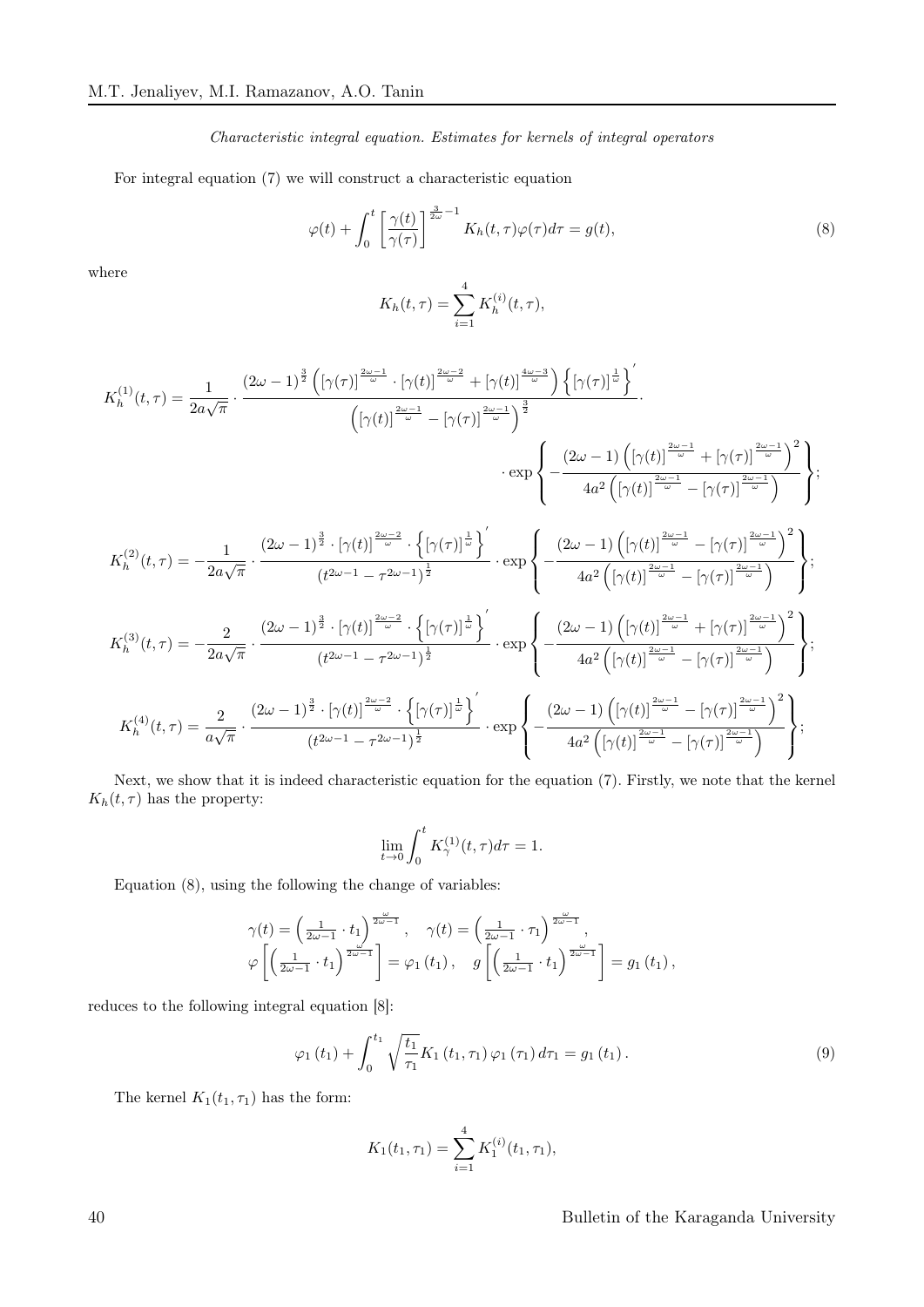where

.

$$
K_1^{(1)}(t_1, \tau_1) = \frac{1}{2a\sqrt{\pi}} \cdot \frac{t_1 + \tau_1}{(t_1 - \tau_1)^{\frac{3}{2}}} \cdot \exp\left\{-\frac{(t_1 + \tau_1)^2}{4a^2(t_1 - \tau_1)}\right\};
$$
  
\n
$$
K_1^{(2)}(t_1, \tau_1) = -\frac{1}{2a\sqrt{\pi}} \cdot \frac{t_1 - \tau_1}{(t_1 - \tau_1)^{\frac{3}{2}}} \cdot \exp\left\{-\frac{(t_1 - \tau_1)^2}{4a^2(t_1 - \tau_1)}\right\};
$$
  
\n
$$
K_1^{(3)}(t_1, \tau_1) = -\frac{2}{a\sqrt{\pi}} \cdot \frac{1}{(t_1 - \tau_1)^{\frac{1}{2}}} \cdot \exp\left\{-\frac{(t_1 + \tau_1)^2}{4a^2(t_1 - \tau_1)}\right\};
$$
  
\n
$$
K_1^{(4)}(t_1, \tau_1) = \frac{2}{a\sqrt{\pi}} \cdot \frac{1}{(t_1 - \tau_1)^{\frac{1}{2}}} \cdot \exp\left\{-\frac{(t_1 - \tau_1)^2}{4a^2(t_1 - \tau_1)}\right\}.
$$

Solution of integral equation (9) has the form [8]:

$$
\varphi(t_1) = g(t_1) + \int_0^t \sqrt{\frac{t_1}{\tau_1}} \cdot R(t_1, \tau_1) \cdot g(t_1) d\tau_1 + C \cdot \varphi_{hom}(t_1), \qquad (10)
$$

which also belongs to the class  $L_{\infty}\left(\mathbf{R}_+;\sqrt{t_1}\exp\left\{\frac{t_1}{4a^2}\right\}\right)$ .

Moreover, the following Lemma holds for the resolvent [8].

Lemma 1. The resolvent  $R(t_1, \tau_1)$  admits an estimate

$$
|R(t_1, \tau_1)| \le C \frac{\tau_1}{(t_1 - \tau_1)^{3/2}} \exp \left\{-\frac{t_1 \tau_1}{a^2(t_1 - \tau_1)}\right\}, \quad 0 < \tau_1 < t_1 < +\infty.
$$

## Solution of characteristic integral equation (8)

Returning to the old variables, in equality (10), we obtain the solution of characteristic equation (8):

$$
\varphi(t) = g(t) + \int_0^t \left(\frac{t}{\tau}\right)^{\frac{3}{2\omega}-1} R_h(t,\tau) g(t) d\tau + C \cdot \varphi_{\text{hom}}\left((2\omega - 1) (2\omega - 1) [\gamma(\tau)]^{\frac{2\omega - 1}{\omega}}\right),
$$

and the resolvent  $R_h(t, \tau)$  satisfies the estimate

$$
R_h(t,\tau) \leq C_1(\omega) \cdot \frac{\left[\gamma(t)\right]^{\frac{5\omega-3}{\omega}} \left\{\left[\gamma(\tau)\right]^{\frac{1}{\omega}}\right\}'}{\left(\left[\gamma(t)\right]^{\frac{2\omega-1}{\omega}} - \left[\gamma(\tau)\right]^{\frac{2\omega-1}{\omega}}\right)^{\frac{3}{2}}} \cdot \exp\left\{-\frac{(2\omega-1)\left[\gamma(t)\right]^{\frac{2\omega-1}{\omega}} \cdot \left[\gamma(\tau)\right]^{\frac{2\omega-1}{\omega}}}{a^2\left(\left[\gamma(t)\right]^{\frac{2\omega-1}{\omega}} - \left[\gamma(\tau)\right]^{\frac{2\omega-1}{\omega}}\right)}\right\}.
$$
 (11)

Theorem 1. For any right side  $g(t) \in L_{\infty}\left(R; [\gamma(t)]^{\frac{3}{2\omega}-1}\right)$  integral equation (8) has a general solution  $\varphi(t) \in L_{\infty}\left(R; \left[\gamma(t)\right]^{\frac{3}{2\omega}-1}\right)$ :

$$
\varphi(t) = g(t) + \int_0^t \left(\frac{\gamma(t)}{\gamma(\tau)}\right)^{\frac{3}{2\omega}-1} R_h(t,\tau) g(t) d\tau + C \cdot \varphi_{\text{hom}}\left((2\omega - 1) t^{2\omega - 1}\right),
$$

where  $\varphi_{hom}(t)$  is the solution of the homogeneous equation, and for the resolvent  $R_h(t, \tau)$  we have estimate (11).

Solution of integral equation  $(7)$ . (Regularization method for solving the characteristic equation)

Using Remark 2, we consider equation (6), which we represent as:

$$
\varphi(t) + \int_0^t K_h(t,\tau)\,\varphi(\tau)\,d\tau = \int_0^t \left[ K_h(t,\tau) - K_\gamma(t,\tau) \right] \varphi(\tau)\,d\tau + F(t). \tag{12}
$$

Mathematics series.  $N\approx 1(101)/2021$  41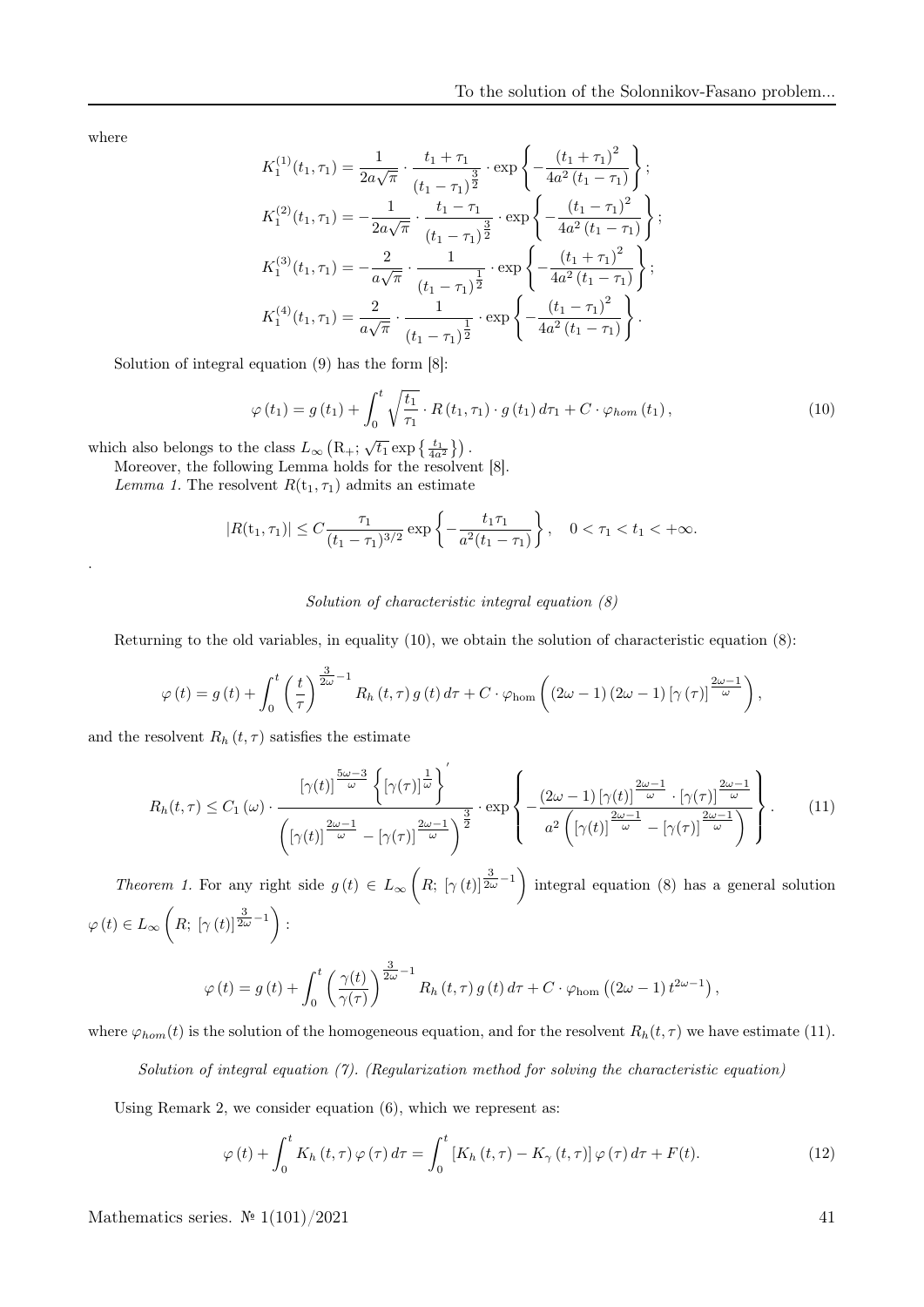Assuming the right-hand side of equation (12) is temporarily known, we write its solution as:

$$
\varphi(t) = \int_{0}^{t} \left[ K_h(t,\tau) - K_{\gamma}(t,\tau) \right] \varphi(\tau) d\tau + \int_{0}^{t} R_h(t,\tau) \left\{ \int_{0}^{\tau} \left[ K_h(\tau,\tau_1) - K_{\gamma}(\tau,\tau_1) \right] \varphi(\tau_1) d\tau_1 \right\} d\tau +
$$
  
+
$$
F(t) + \int_{0}^{t} R_h(t,\tau) \cdot F(\tau) d\tau + C_0 \cdot \varphi_{\text{hom}} \left( (2\omega - 1) \cdot t^{2\omega - 1} \right).
$$

In the iterated integral, we change the order of integration and change the roles of the variables  $\tau$  and  $\tau_1$ , then we obtain

$$
\varphi(t) + \int_0^t \bar{\tilde{K}}(t,\tau) \cdot \varphi(\tau) d\tau = C_0 \cdot \varphi_{\text{hom}}\left((2\omega - 1) \cdot t^{2\omega - 1}\right) + \hat{F}(t)
$$
\n(13)

The kernel  $\bar{\tilde{K}}(t,\tau)$  has the form:

$$
\bar{\tilde{K}}\left(t,\tau\right) = \tilde{K}\left(t,\tau\right) + \bar{K}\left(t,\tau\right)
$$

where

$$
\tilde{K}(t,\tau) = K_h(t,\tau) - K_\gamma(t,\tau), \quad \bar{K}(t,\tau) = \int_{\tau_1}^t R(t,\tau_1) \left[ K_h(\tau_1,\tau) - K_\gamma(\tau_1,\tau) \right] d\tau_1.
$$

Let's introduce the following notations:

$$
K_h^{(i)}(t,\tau) = P_h^{(i)} \exp\left\{-Q_h^{(i)}\right\}; \quad K_\gamma^{(i)}(t,\tau) = P_\gamma^{(i)} \exp\left\{-Q_\gamma^{(i)}\right\}, \quad i = 1, 2, 3, 4,
$$

where

$$
P_h^{(1)}(t,\tau) = \frac{1}{2a\sqrt{\pi}} \cdot \frac{\left(2\omega - 1\right)^{\frac{3}{2}} \left(\left[\gamma(\tau)\right]^{\frac{2\omega - 1}{\omega}} \cdot \left[\gamma(t)\right]^{\frac{2\omega - 2}{\omega}} + \left[\gamma(t)\right]^{\frac{4\omega - 3}{\omega}}\right) \left\{\left[\gamma(\tau)\right]^{\frac{1}{\omega}}\right\}'}{\left(\left[\gamma(t)\right]^{\frac{2\omega - 1}{\omega}} - \left[\gamma(\tau)\right]^{\frac{2\omega - 1}{\omega}}\right]^{\frac{3}{2}}}
$$
\n
$$
Q_h^{(1)}(t,\tau) = \frac{\left(2\omega - 1\right) \left(\left[\gamma(t)\right]^{\frac{2\omega - 1}{\omega}} + \left[\gamma(\tau)\right]^{\frac{2\omega - 1}{\omega}}\right]^2}{4a^2 \left(\left[\gamma(t)\right]^{\frac{2\omega - 1}{\omega}} - \left[\gamma(\tau)\right]^{\frac{2\omega - 1}{\omega}}\right)}.
$$
\n
$$
P_\gamma^{(1)}(t,\tau) = \frac{1}{2a\sqrt{\pi}} \cdot \frac{\gamma(t) + \gamma(\tau)}{(t-\tau)^{\frac{3}{2}}}, \quad Q_\gamma^{(1)}(t,\tau) = \frac{\left(\gamma(t) + \gamma(\tau)\right)^2}{4a^2(t-\tau)}.
$$

Now we prove the following theorem.

Theorem 2. If function  $\gamma(t) = [t(1+\alpha_0(t))]^{\omega}$ , where  $\alpha_0(t) = t^{\beta}\sigma(t)$ ,  $\beta > 0$ , and function  $\sigma(t)$  is twice continuously differentiable for  $0 < t < \infty$ , and  $|\sigma(t)| \leq C$ ,  $\sigma(t) \neq 0$ , then we have an estimate:

$$
|K_{\gamma}(t,\tau) - K_h(t,\tau)| \le C(\omega) \frac{t^{\omega - 1}}{\sqrt{t - \tau}} \times \left[ \exp\left(-Q_{\gamma}(t,\tau)/2\right) + \exp\left(-Q_h(t,\tau)/2\right) \right]
$$
(14)

and the limit relation:

$$
\lim_{t \to +0} \int_{0}^{t} \left[ K_{\gamma}(t,\tau) - K_{h}(t,\tau) \right] d\tau = 0 \tag{15}
$$

holds.

Note that estimate (14) is obvious for the terms

$$
\left| K_{h}^{(i)}\left( t,\tau\right) -K_{\gamma}^{(i)}\left( t,\tau\right) \right| \text{for }i=2,3,4.
$$

Now we prove the estimate (14) for  $i = 1$ .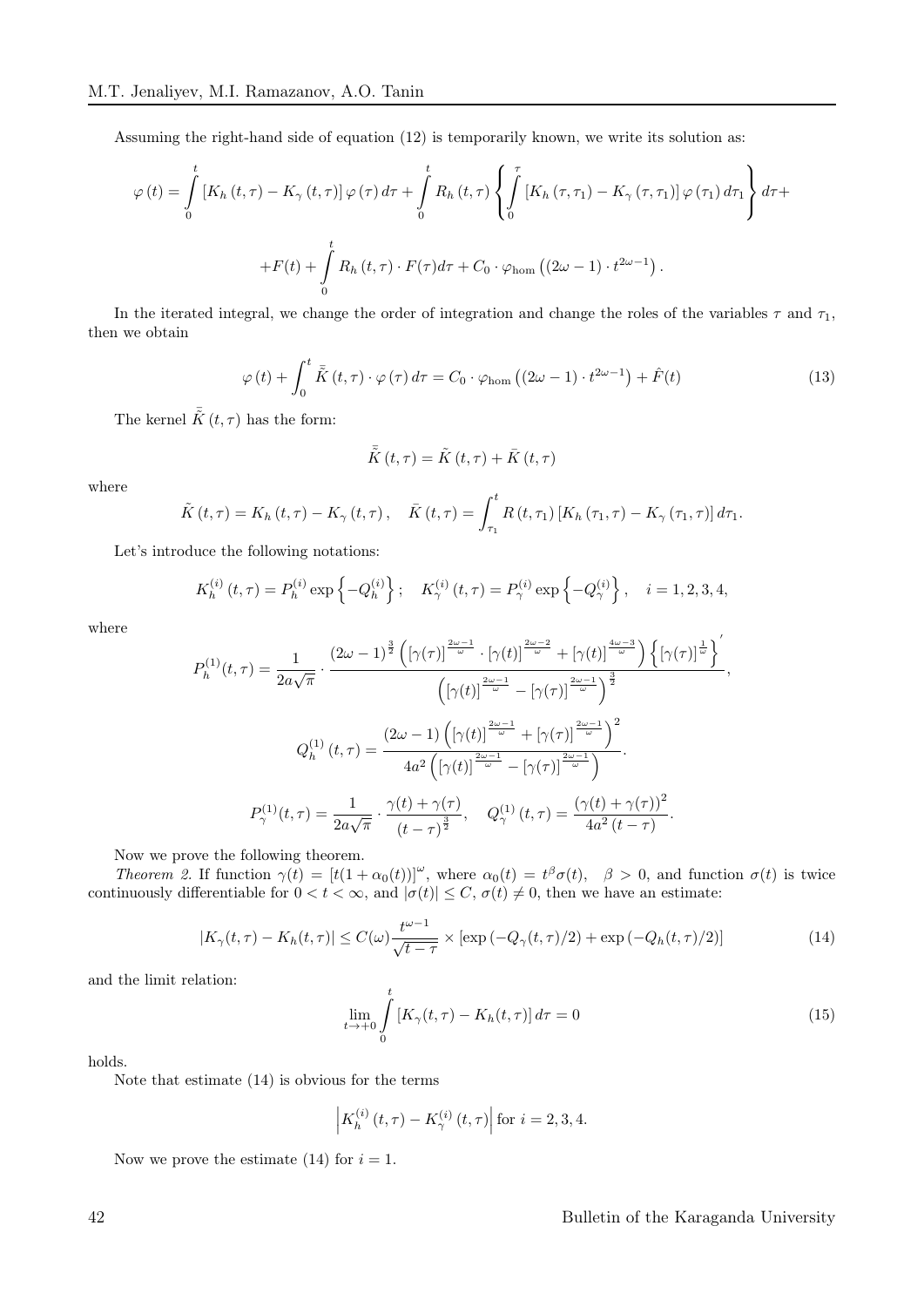Lemma 2. If  $\alpha_0(t)$  is monotonically increasing function, then the inequalities:

$$
2\omega - 1 \le \frac{\left[t(1+\alpha_0(t))\right]^{2\omega - 1} - \left[\tau(1+\alpha_0(\tau))\right]^{2\omega - 1}}{\left[t(1+\alpha_0(t))\right]^{2\omega - 2} \left(1+\alpha_0(t_1) + t_1\alpha_0'(t_1)\right)(t-\tau)} \le 1 \quad \text{for } \frac{1}{2} < \omega < 1,
$$
  

$$
1 \le \frac{\left[t(1+\alpha_0(t))\right]^{2\omega - 1} - \left[\tau(1+\alpha_0(\tau))\right]^{2\omega - 1}}{\left[t(1+\alpha_0(t))\right]^{2\omega - 2} \left(1+\alpha_0(t_1) + t_1\alpha_0'(t_1)\right)(t-\tau)} \le 2\omega - 1 \quad \text{for } \omega \ge 1,
$$

hold, where  $t_1 = \tau + \theta_1(t - \tau)$ ,  $0 < \theta_1 < 1$ .

Proof of the Lemma 2. It's obvious that [20; 456]:

$$
2\omega - 1 \le \frac{1 - x^{2\omega - 1}}{1 - x} \le 1, \text{ if } \frac{1}{2} < \omega < 1, 0 \le x \le 1;
$$
  

$$
1 \le \frac{1 - x^{2\omega - 1}}{1 - x} \le 2\omega - 1, \text{ if } \omega \ge 1, 0 \le x \le 1.
$$

Let  $\omega \geq 1$ , then for  $0 \leq \tau \leq t$  we get

$$
[t(1+\alpha_0(t))]^{2\omega-2} (t-\tau+t\alpha_0(t)-\tau\alpha_0(\tau)) \leq [t(1+\alpha_0(t))]^{2\omega-1} - [\tau(1+\alpha_0(\tau))]^{2\omega-1} \leq
$$
  

$$
\leq (2\omega-1) [t(1+\alpha_0(t))]^{2\omega-2} (t-\tau+t\alpha_0(t)-\tau\alpha_0(\tau)).
$$

Using Lagrange's interpolation formula, we have

$$
t\alpha_0(t) - \tau \alpha_0(\tau) = (\alpha_0(t_1) + t_1 \alpha'_0(t_1))(t - \tau),
$$

where  $t_1 = \tau + \theta_1(t - \tau)$ ,  $0 < \theta_1 < 1$ .

The proof is analogously for the case  $\frac{1}{2} < \omega < 1$ .

The following lemmas are proved in a similar way.

Lemma 3. If the function  $\gamma(t) = [t(1+\alpha_0(t))]^{\omega}$ , where  $\alpha_0(t) = t^{\beta} \sigma(t), \beta > 0$  and the function  $\alpha_0(t)$  increases monotonically for  $0 < t < \infty$ , and  $|\sigma(t)| \leq C$ , then estimate:

$$
\left| P_h^{(1)}(t,\tau) - P_\gamma^{(1)}(t,\tau) \right| \le C_2(\omega) \frac{t^{\omega+\beta}}{(t-\tau)^{\frac{3}{2}}}
$$

holds.

Lemma 4. Under the conditions of Lemma 3, estimate:

$$
|Q_h^1(t,\tau) - Q_\gamma^1(t,\tau)| \le M_1 \frac{t^{2\omega+\beta}}{t-\tau} + M_2 t^{2\omega-1}
$$

holds.

Proof of the Theorem 2. First, we establish the following inequality:

$$
P_2(t,\tau) = \frac{[t(1+\alpha_0(t))]^{\omega}}{2\sqrt{\pi}(t-\tau)^{3/2}} \le M_3(\omega) \cdot \frac{t^{\omega}}{(t-\tau)^{3/2}}.
$$

For those values of parameter  $\omega, 0 < \tau < t < \infty$ , for which  $|Q_h^1(t, \tau) - Q_\gamma^1(t, \tau)| > 0$ , the required estimate follows from the following inequalities:

$$
\left| K_h^1(t,\tau) - K_\gamma^1(t,\tau) \right| \le \left| \left( P_h^1(t,\tau) - P_\gamma^1(t,\tau) \right) \exp \left\{ -Q_\gamma(t,\tau) \right\} \right| +
$$
  
+ 
$$
\left| P_\gamma^1(t,\tau) \exp \left\{ -Q_h^1(t,\tau) \right\} \left( 1 - \exp \left\{ -Q_\gamma^1(t,\tau) + Q_h^1(t,\tau) \right\} \right) \right| \le
$$
  

$$
\le \left| P_h^1(t,\tau) - P_\gamma^1(t,\tau) \right| \exp \left\{ -Q_\gamma^1(t,\tau) \right\} + \left| P_\gamma^1(t,\tau) \left( Q_\gamma^1(t,\tau) - Q_h^1(t,\tau) \right) \exp \left\{ -Q_h^1(t,\tau) \right\} \right|.
$$

Hence, taking into account the Lemmas  $2 - 4$ , we get:

$$
|K_h - K_\gamma| \le \left\{ \bar{M} \frac{t^{\omega+\beta}}{(t-\tau)^{\frac{3}{2}}} + M_3 \frac{t^{\omega}}{(t-\tau)^{\frac{3}{2}}} \left( M_1 \frac{t^{2\omega+\beta}}{t-\tau} + M_2 t^{2\omega-1} \right) \right\} e^{-Q_h} \le
$$

Mathematics series.  $\mathbb{N}^2 1(101)/2021$  43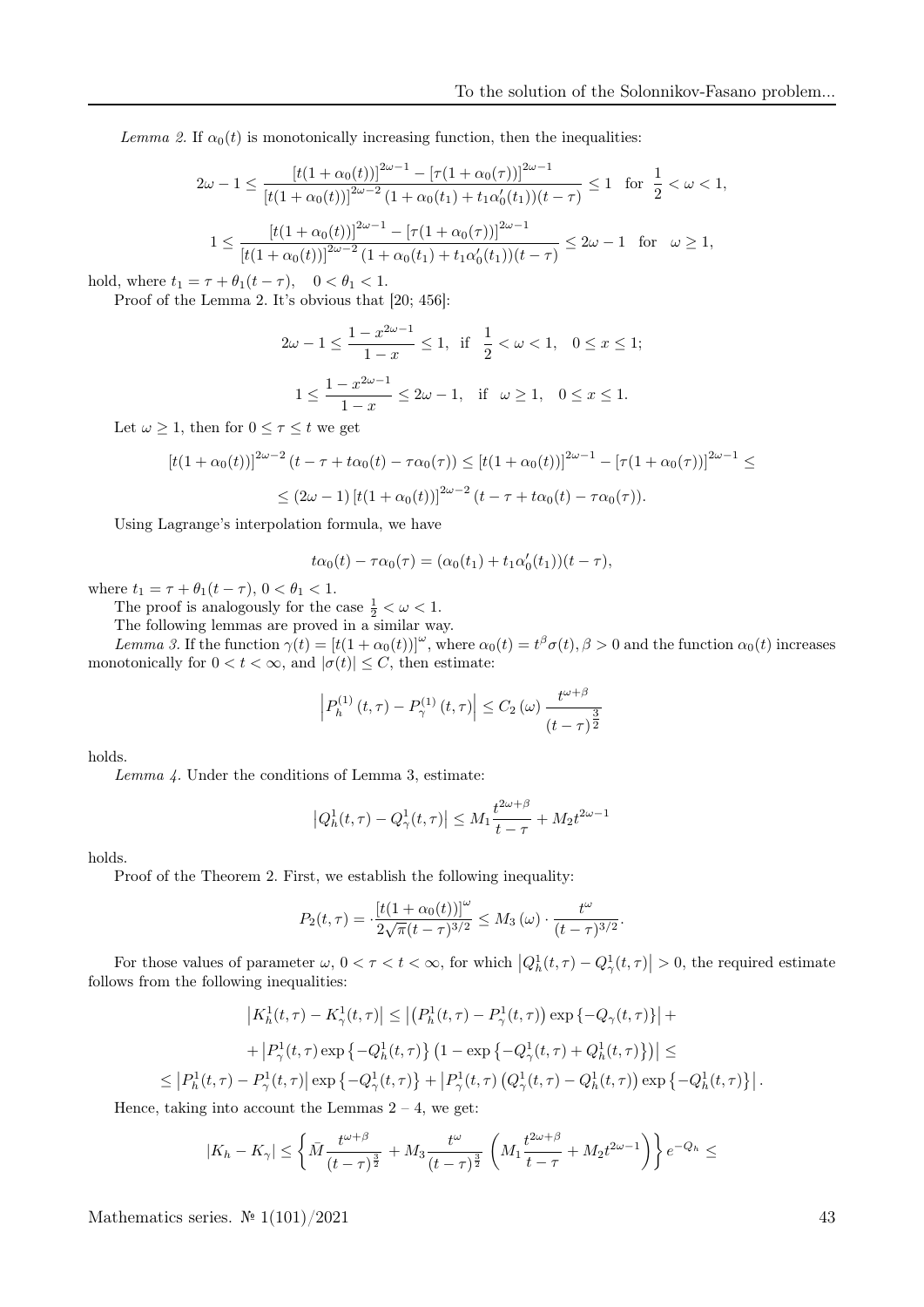$$
\leq \frac{t^{\omega-1}}{(t-\tau)^{\frac{1}{2}}} \left( \bar{M} \frac{t^{\beta+1}}{t-\tau} + \bar{M}_1 \frac{t^{2\omega+\beta+1}}{(t-\tau)^2} + \bar{M}_2 \frac{t^{2\omega}}{t-\tau} \right) \cdot e^{-Q_h} \leq
$$
  

$$
\leq \frac{t^{\omega-1}}{\sqrt{t-\tau}} \left( \frac{t}{t-\tau} \cdot e^{\frac{-Q_h}{2}} \cdot \bar{M} t^{\beta} + \frac{t^2}{(t-\tau)^2} e^{\frac{-Q_h}{2}} \cdot \bar{M}_1 t^{2\omega+\beta-1} + \frac{t}{t-\tau} e^{\frac{-Q_h}{2}} \cdot \bar{M}_2 t^{2\omega-1} \right) e^{\frac{-Q_h}{2}} \leq C(\omega) \left[ \frac{\alpha(t)}{\alpha(\tau)} \right]^{\frac{3}{\omega}} \cdot \frac{t^{\omega-1}}{\sqrt{t-\tau}} e^{\frac{-Q_h}{2}}.
$$

If the values of the parameter  $\omega$  and  $0 < \tau < t < \infty$  are such that the difference  $Q_{\gamma}(t, \tau) - Q_h(t, \tau) < 0$ , then it is enough in the same inequalities to interchange the functions  $Q_{\gamma}(t,\tau)$  and  $Q_h(t,\tau)$ ,  $P_{\gamma}(t,\tau)$  and  $P_h(t,\tau)$ accordingly.

The validity of inequality (14) shows that the difference  $K_{\gamma}(t, \tau) - K_h(t, \tau)$  has a weak singularity and the limit relation (15) holds.

$$
\lim_{t \to +0} \int_0^t \frac{t^{\omega-1}}{\sqrt{t-\tau}} \left[ \exp\left(-Q_h(t,\tau)/2\right) + \exp\left(-Q_\gamma(t,\tau)/2\right) \right] d\tau = 0.
$$

Consequently, equation (8) is indeed characteristic equation for equation (7). Theorem 2 is proved.

In order to obtain estimates for  $\bar{K}(t, \tau)$ , and at the same time for  $\bar{K}(t, \tau)$  estimate for the resolvent, we represent in the form:

$$
\left| R\left\{ \frac{1}{2\omega - 1} \left( \left[ \alpha(\eta) \right]^{\frac{1-2\omega}{\omega}} - \left[ \alpha(t) \right]^{\frac{1-2\omega}{\omega}} \right) \right\} \right| \leq \tilde{M}_2 \frac{t^{3/2} \eta^{\frac{3}{2}(2\omega - 1)}}{(t - \eta)^{3/2}} \exp\left( -C_2(\omega) \frac{t \eta^{2\omega - 1}}{t - \eta} \right). \tag{16}
$$

Here  $C_j(\omega)$ ,  $\tilde{M}_j(\omega)$ ,  $j = 1, 2$  are constants depending only on  $\omega$ .

Using estimates (14) and (16), we obtain the following theorem: Theorem 3. If function  $\gamma(t) = [t(1 + \alpha_0(t))]^{\omega}$ , where  $\alpha_0(t) = t^{\beta} \sigma(t)$ ,  $\beta > 0$ , and the function  $\sigma(t)$  is twice continuously differentiable for  $0 < t < \infty$ , and  $|\sigma(t)| \leq C$ ,  $\sigma(t) \neq 0$ , then the kernel  $\tilde{K}(t, \tau)$  has a weak singularity, i.e. we have an estimate:

$$
\left| \bar{\tilde{K}}\left( t,\tau \right) \right| \leq \frac{t^{1/2+\varepsilon}}{\tau^{3/2-\omega+\varepsilon}\left( t-\tau \right)^{1/2}}, 0 < \varepsilon < \omega - \frac{1}{2}, 0 < \tau < t < \infty,
$$
\n
$$
(17)
$$

which means that integral equation (7) for any  $f(t)$ ,  $[\gamma(t)]$   $\frac{3}{2\omega-1}$  ·  $f(t) \in L_{\infty}(R_{+})$  has a unique nonzero solution:

$$
\varphi(t) \in L_{\infty}\left(R_{\infty}; [\gamma(t)]^{3/2\omega - 1}\right).
$$

*Proof.* Since  $\tilde{K}(t,\tau) = \tilde{K}(t,\tau) + \bar{K}(t,\tau)$ , then estimate (17) follows from (14), estimates for resolvent (16) and below relations. Using the following double inequality [19; 55]:

$$
C_1 t^{\rho-1}(t-\tau) \le t^{\rho} - \tau^{\rho} \le C_2 \tau^{\rho-1}(t-\tau)
$$
,  $\text{rge } C_1 = \min\{1, \rho\}$ ,  $C_2 = \max\{1, \rho\}$ ,

first we get  $(\rho = 2\omega - 1)$ :

$$
\bar{K}(t,\tau) \leq M_2(\omega) \int_{\tau}^t \eta^{-\gamma-1} \left(\frac{\eta}{\tau}\right)^{1-\gamma/2} \frac{\eta^{\omega-1}}{\sqrt{\eta-\tau}} \frac{t^{3/2} \eta^{3\omega 3/2}}{(t-\eta)^{3/2}} \exp\left(-C_2(\omega) \frac{t\eta^{2\omega-1}}{t-\eta}\right) d\eta = I_2(t,\tau).
$$

We represent the function  $I_2$  as a sum of two terms:

$$
I_2(t,\tau) = I_{21}(t,\tau) + I_{22}(t,\tau),
$$

for each of which we will have:

$$
\leq \frac{1}{\sqrt{t-\tau}}\left[C_1(\omega)+C_2(\omega)\left(\tau/t\right)^{\varepsilon}\cdot\ln|\tau/t|\cdot\left(t/\tau\right)^{\varepsilon}\right]=\frac{1}{\sqrt{t-\tau}}\left[C_1(\omega)+C_3(\omega)\left(t/\tau\right)^{\varepsilon}\right].
$$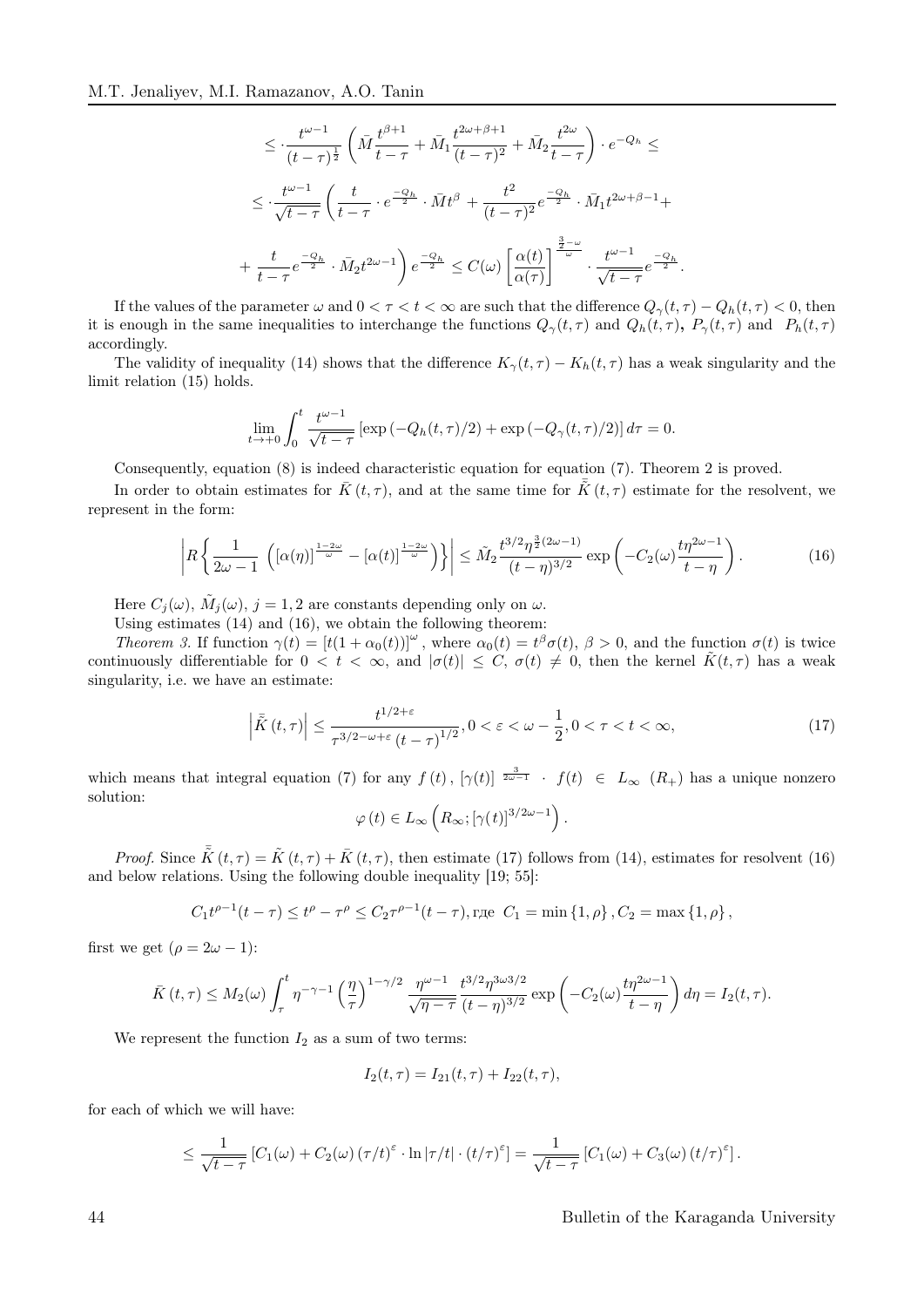For the second term

$$
I_{22}(t,\tau) = \int_{\frac{t+\tau}{2}}^{t} \frac{t\eta^{\omega-1}}{\sqrt{\eta-\tau}(t-\eta)^{\frac{3}{2}}} \exp\left(-C_2(\omega)\frac{t\eta^{2\omega-1}}{t-\eta}\right) d\eta \le
$$
  

$$
\leq \frac{C(\omega)}{\sqrt{t-\tau}} \int_{\frac{t+\tau}{2}}^{t} \frac{t\eta^{\omega-1}}{(t-\eta)^{\frac{3}{2}}} \exp\left(-C_3(\omega)\frac{t(t+\tau)^{2\omega-1}}{t-\eta}\right) d\eta \le
$$
  

$$
\leq \frac{C(\omega)}{\sqrt{t-\tau}} \int_{\frac{t+\tau}{2}}^{t} \frac{t\eta^{\omega-1}}{(t-\eta)^{\frac{3}{2}}} \exp\left(-C_3(\omega)\frac{t^{2\omega}}{t-\eta}\left\{1+\frac{\tau}{t}\right\}^{2\omega-1}\right) d\eta \le
$$
  

$$
\leq \frac{C(\omega)}{\sqrt{t-\tau}} \int_{0}^{t} \frac{t^{\omega}}{(t-\eta)^{\frac{3}{2}}} \exp\left(-C_4(\omega)\frac{t^{2\omega}}{t-\eta}\right) d\eta = \frac{C_5(\omega)}{\sqrt{t-\tau}} \int_{\frac{t^2\omega-1}{2}}^{\infty} \exp\left\{-z^2\right\} dz \leq \frac{C_5(\omega)}{\sqrt{t-\tau}}.
$$

In these inequalities, the constants  $C(\omega)$ ,  $C_j(\omega)$ ,  $j = 1, 2, 3, 4, 5$  are different and depend only on  $\omega$ . The obtained inequalities imply the required estimate (17). This completes the proof of the Theorem.

Remark 3. From relation (13) it follows that homogeneous equation

$$
\varphi(t) - \int_0^t K_\omega(t, \tau) \mu(\tau) d\tau = 0, t \in R_+,
$$

is equivalent to the nonhomogeneous equation:

$$
\varphi(t) + \int_0^t \bar{\tilde{K}}(t,\tau) \cdot \varphi(\tau) d\tau = C_0 \cdot \varphi_{\text{hom}}\left((2\omega - 1) \cdot t^{2\omega - 1}\right).
$$

Study of the boundary value problem

A solution of the original boundary value problem  $(1)$ – $(2)$  have the form:

$$
u(x,t) = \int_0^x v(\xi, t) d\xi,
$$
\n(18)

where  $v(x,t) = v_{\text{hom}}(x,t) + v_{part}(x,t)$ , and

$$
v_{\text{hom}}(x,t) = \frac{1}{2a\sqrt{\pi}} \int_0^t \frac{1}{(t-\tau)^{1/2}} \left[ -\exp\left\{-\frac{(x+\gamma(\tau))^2}{4a^2(t-\tau)}\right\} + \exp\left\{-\frac{(x-\gamma(\tau))^2}{4a^2(t-\tau)}\right\} \right] \cdot \varphi_0(\tau) d\tau \tag{19}
$$

$$
v_{part}(x,t) = \frac{1}{2a\sqrt{\pi}} \int_0^t \frac{1}{(t-\tau)^{1/2}} \left[ -\exp\left\{ -\frac{(x+\gamma(\tau))^2}{4a^2(t-\tau)} \right\} + \exp\left\{ -\frac{(x-\gamma(\tau))^2}{4a^2(t-\tau)} \right\} \right] \cdot \varphi_{part}(\tau) d\tau +
$$

$$
+ \frac{1}{2a\sqrt{\pi}} \int_0^t \int_0^\infty \frac{1}{(t-\tau)^{1/2}} \left[ -\exp\left\{ -\frac{(x+\xi)^2}{4a^2(t-\tau)} \right\} + \exp\left\{ -\frac{(x-\xi)^2}{4a^2(t-\tau)} \right\} \right] \cdot \tilde{f}(\xi,\tau) d\xi d\tau +
$$

$$
+ \frac{1}{2a\sqrt{\pi}} \int_0^t \frac{x}{(t-\tau)^{3/2}} \exp\left\{ -\frac{x^2}{4a^2(t-\tau)} \right\} v_0(\tau) d\tau,
$$
(20)

where the functions  $(\gamma(t))^{\frac{3/2-\omega}{\omega}} \cdot \varphi(t)$  and  $(\gamma(t))^{\frac{3/2-\omega}{\omega}} \cdot \tilde{f}(x,t)$  are bounded and continuous functions on  $R_+$  and Q, respectively.

From  $(18)$ – $(20)$  we obtain the following estimates:

$$
u_{hom}(x,t) \le a\sqrt{\pi} \left\{-2\operatorname{erf}\left(\frac{x}{2a\sqrt{2\omega - 1} \cdot \left[\gamma(t)\right]^{\frac{2\omega - 1}{2\omega}}}\right) + \right\}
$$

Mathematics series.  $\mathcal{N}$  1(101)/2021 45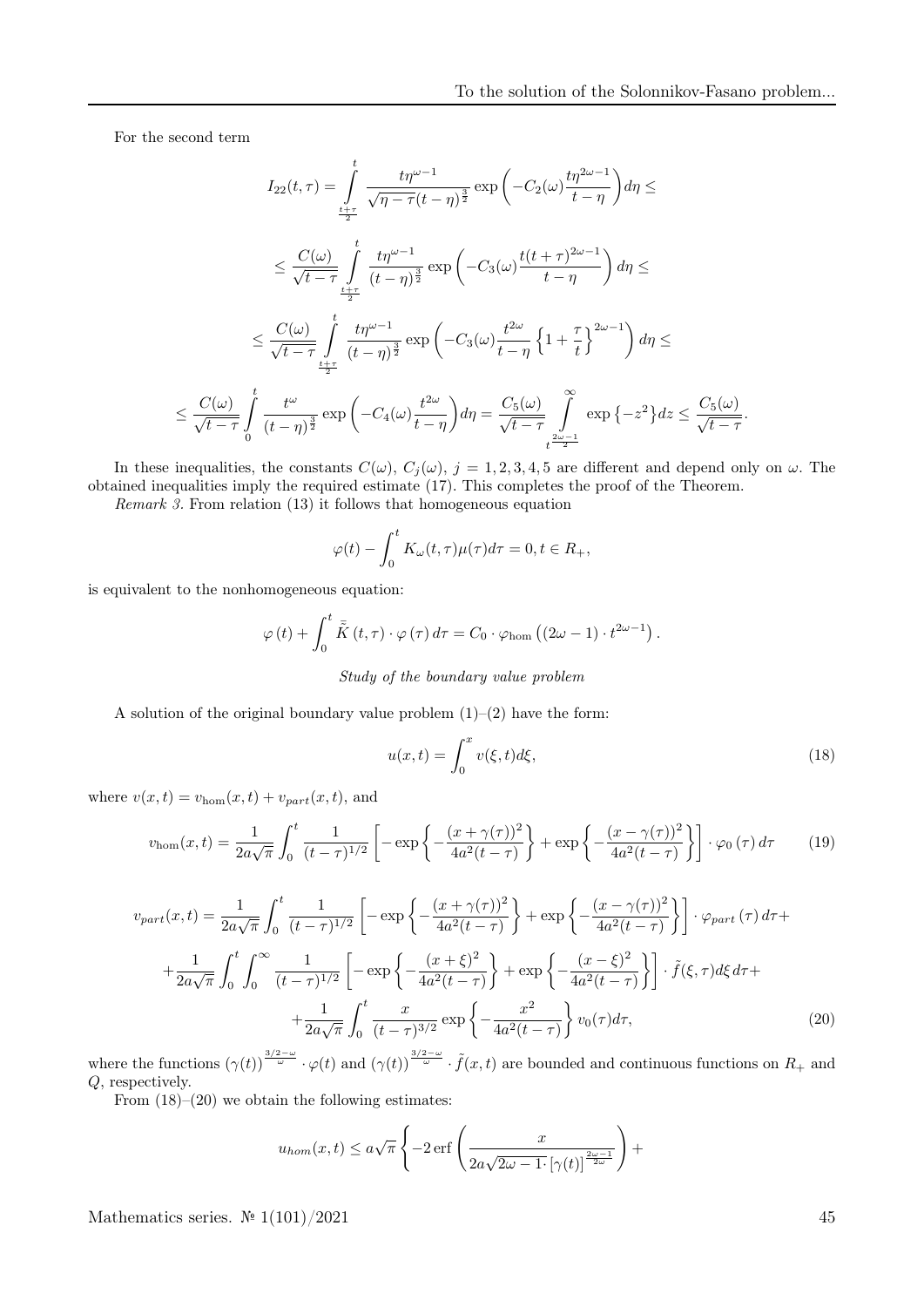$$
+2\exp\left\{\frac{\left(2\omega-1\right)\left[\gamma(t)\right]^{\frac{2\omega-1}{\omega}}}{4a^2}\right\}\text{erfc}\left(\frac{\sqrt{2\omega-1}\cdot\left[\gamma(t)\right]^{\frac{2\omega-1}{2\omega}}}{2a}\right)-\n-\exp\left\{\frac{2x+\left(2\omega-1\right)\left[\gamma(t)\right]^{\frac{2\omega-1}{\omega}}}{4a^2}\right\}\text{erfc}\left(\frac{x+\left(2\omega-1\right)\left[\gamma(t)\right]^{\frac{2\omega-1}{\omega}}}{2a\sqrt{2\omega-1}\cdot\left[\gamma(t)\right]^{\frac{2\omega-1}{2\omega}}}\right)-\n-\exp\left\{-\frac{2x-\left(2\omega-1\right)\left[\gamma(t)\right]^{\frac{2\omega-1}{\omega}}}{4a^2}\right\}\text{erfc}\left(-\frac{x-\left(2\omega-1\right)\left[\gamma(t)\right]^{\frac{2\omega-1}{\omega}}}{2a\sqrt{2\omega-1}\left[\gamma(t)\right]^{\frac{2\omega-1}{2\omega}}}\right)\right\}.
$$

For  $u_{part}(x, t)$ , we have that

$$
u_{part}(x,t) \le a\sqrt{\pi} \left\{ -2 \operatorname{erf}\left(\frac{x}{2a\sqrt{2\omega - 1} \cdot [\gamma(t)]^{\frac{2\omega - 1}{2\omega}}}\right) + \right.
$$
  

$$
+2 \exp\left\{ \frac{(2\omega - 1) [\gamma(t)]^{\frac{2\omega - 1}{\omega}}}{4a^2} \right\} \operatorname{erfc}\left(\frac{\sqrt{2\omega - 1} \cdot [\gamma(t)]^{\frac{2\omega - 1}{2\omega}}}{2a}\right) - \right.
$$

$$
-\exp\left\{ \frac{2x + (2\omega - 1) [\gamma(t)]^{\frac{2\omega - 1}{\omega}}}{4a^2} \right\} \operatorname{erfc}\left(\frac{x + (2\omega - 1) [\gamma(t)]^{\frac{2\omega - 1}{\omega}}}{2a\sqrt{2\omega - 1} \cdot [\gamma(t)]^{\frac{2\omega - 1}{2\omega}}}\right) - \left.
$$

$$
-\exp\left\{ -\frac{2x - (2\omega - 1) [\gamma(t)]^{\frac{2\omega - 1}{\omega}}}{4a^2} \right\} \operatorname{erfc}\left(-\frac{x - (2\omega - 1) [\gamma(t)]^{\frac{2\omega - 1}{\omega}}}{2a\sqrt{2\omega - 1} [\gamma(t)]^{\frac{2\omega - 1}{\omega}}}\right) + \frac{1}{\sqrt{\pi}} \operatorname{erf}\left(\frac{\sqrt{2\omega - 1} [\gamma(t)]^{\frac{2\omega - 1}{2\omega}}}{2a}\right).
$$

Therefore estimates of these integrals give the statement of the Theorem.

Theorem 5. For any right side  $f(t) \in L_{\infty}\left(\mathbb{R}_+; [\gamma(t)]^{\frac{3/2-\omega}{\omega}} \exp\left\{\gamma(t)/(4a^2)\right\}\right)$  and for given functi- $\text{ons }\, f(x,t)\ \in\ W^{1,0}_{\infty}\left(G;[\gamma(t)]^{3/2\omega-1}\exp\left\{ [\gamma(t)]^{\frac{2\omega-1}{\omega}}/(4a^2)\right\}\right),\,\, u_0(t)\ \in\ L_{\infty}(R_+;[\gamma(t)]^{\frac{\omega-3/2}{\omega}});\,\, u_1(t)\ \in\ L_{\infty}(\mathrm{R}_+;[\gamma(t)])^{\frac{2\omega-3}{\omega}}$  $[\gamma(t)]^{\frac{3/2-\omega}{\omega}}$  boundary value problem  $(1)-(2)$  has a general solution  $u(x,t) \in L_{\infty}(G; (x+[\gamma(t)]^{3/2\omega-1})^{-1})$ , which is determined from formula (18)–(20).

### Acknowledgments

Supported by the grant projects AP08956033 (2020 – 2021) and AP08855372 (2020 – 2022) from the Ministry of Science and Education of the Republic of Kazakhstan.

### References

- 1 Карташов Э.М. Аналитические методы в теории теплопроводности твердых тел / Э.М. Карташов. — М.: Высш. шк., 1985. — 553 с.
- 2 Карташов Э.М. Аналитические методы решения краевых задач уравнения теплопроводности в области с движущимися границами / Э.М. Карташов, Б.Я. Любов // Изв. АН СССР. Энергетика и транспорт. — 1974. — № 6. — С. 83-111.
- 3 Карташов Э.М. Аналитические методы решения краевых задач нестационарной теплопроводности в областях с движущимися границами / Э.М. Карташов // Изв. РАН. Энергетика. — 1999. — № 5. — С. 3–34.
- 4 Карташов Э.М. Аналитические методы решения краевых задач нестационарной теплопроводности в областях с движущимися границами / Э.М. Карташов // Инж.-физ. журн. — 2001. — 74. — № 2. — С. 171–195. DOI: 10.1023/A:1016641613982
- 5 Аттетков А.В. Температурное поле полупространства с термически тонким покрытием в импульсных режимах теплообмена с окружающей средой / А.В. Аттетков, P.A. Власов, И.К. Волков // Инж.-физ. журн. — 2001. — 74. — № 3. — С. 647–655. DOI: 10.1023/А:1016756227188
- 6 Kharin S.N. Mathematical models of phenomena in electrical contacts: Мonograph / S.N. Kharin // A.P. Ershov Institute of Informatics system, Siberian Branch of RAS. — 2017. — 193.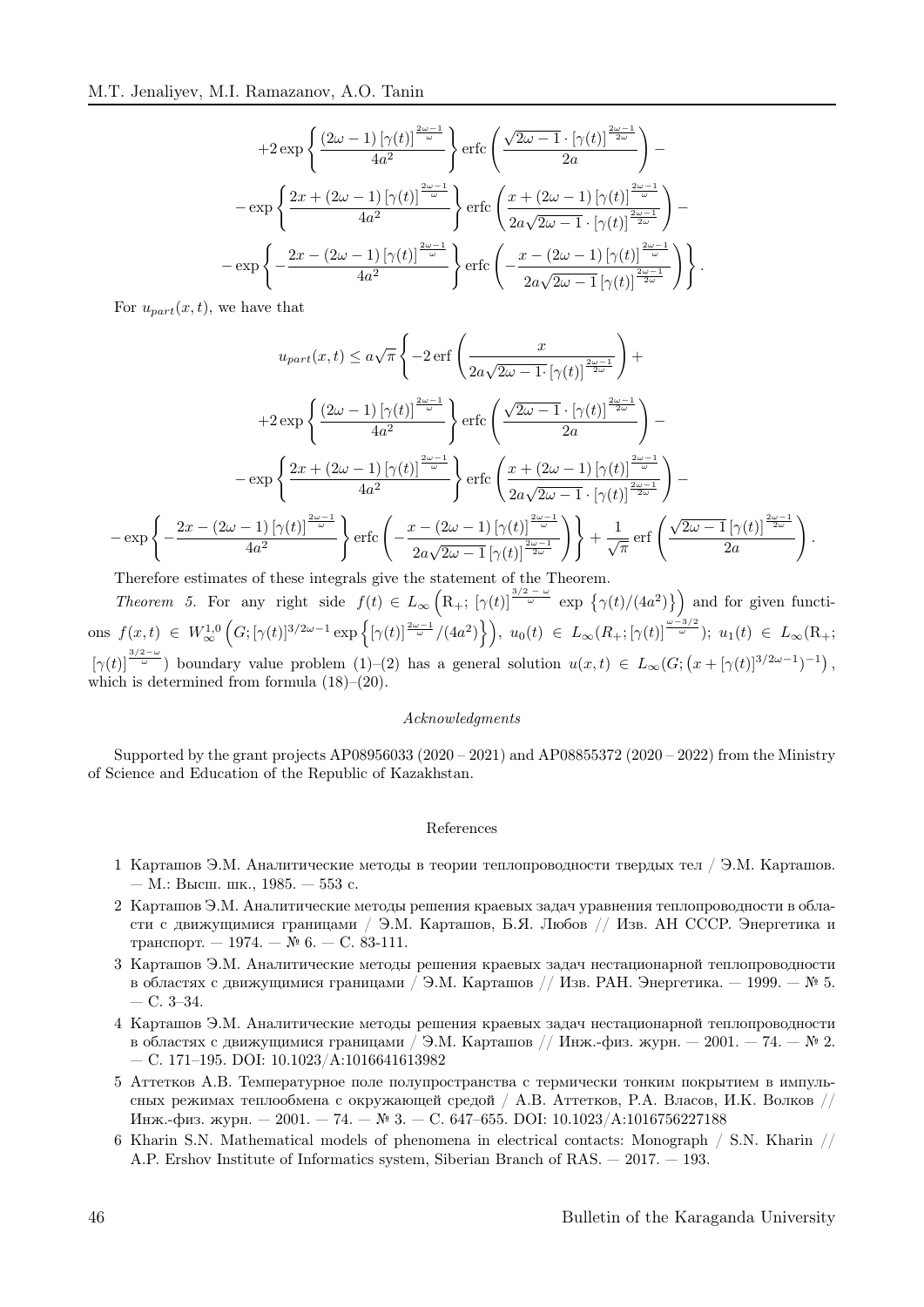- 7 Amangaliyeva M.M. On one homogeneous problem for the heat equation in an infinite angular domain / M.M. Amangaliyeva, M.T. Jenaliyev, M.T. Kosmakova, M.I. Ramazanov // Sib. Math. Jour. — 2015. —  $56. - N$  6. - P. 82-995.
- 8 Jenaliev M.T. On a homogeneous parabolic problem in an infinite angular domain / M.T. Jenaliev, S.A. Iskakov, M.I. Ramazanov // Eurasian journal of mathematical and computer applications. — 2019.  $-7. - N$ <sup>2</sup> 1. - P. 38-52.
- 9 Шишкин А.Г. Математическое моделирование физических процессов в термоядерной и газоразрядной плазме / А.Г. Шишкин. — М.: Аргамак-медиа, 2015. — 235 с.
- 10 Намитоков К.К. Математическое моделирование процессов в газоразрядной плазме / К.К. Намитоков, П.Л. Пахомов, С.Н. Харин. — Алма-Ата: Наука, 1988. — 208 с.
- 11 Карташов Э.М. Проблема теплового удара в области с движущейся границей на основе новых интегральных соотношений / Э.М. Карташов // Изв. РАН. Энергетика. — 1997. — 4. — C. 122-137.
- 12 Веригин Н.Н. Об одном классе гидромеханических задач для областей с подвижными границами / Н.Н. Веригин // Динамика жидкости со свободными границами. — 1980. — 46. — C. 23-32.
- 13 Багдасаров Х.С. Тепло- и массоперенос при выращивании монокристаллов направленной кристаллизацией / Х.С. Багдасаров, Л.А. Горяинов. — М.: Физматлит, 2007. — 234 с.
- 14 Солонников В.А. Одномерная параболическая задача, возникающая при исследовании некоторых задач со свободными границами / В.А. Солонников, А. Фазано // Зап. науч. семин. ПОМИ.  $-$  2000.  $-269. - C. 322 - 338.$
- 15 Тихонов А.Н. Уравнения математической физики: учеб. пос. для ун-тов / А.Н. Тихонов, А.А. Самарский. — 4-е изд., испр. — М.: Наука, 1972. — 735 с.
- 16 Полянин А.Д. Справочник по интегральным уравнениям / А.Д. Полянин, А.В. Манжиров. М.: Физматлит, 2003. — 608 с.
- 17 Jenaliyev M.T. On a Volterra equation of the second kind with 'incompressible' kernel / M.T. Jenaliyev, M.M. Amangaliyeva, M.T. Kosmakova and M.I. Ramazanov // Advances in Difference Equations. —  $2015. - 71. - P.$  14.
- 18 Amangaliyeva M.M. About Dirichlet boundary value problem for the heat equation in the infinite angular domain / M.M. Amangaliyeva, M.T. Jenaliyev, M.T. Kosmakova and M.I. Ramazanov // Boundary Value Problem-.  $-2014. -213. - P. 21.$
- 19 Hardy G.G. Inequalities / G.G. Hardy, J.E. Littlewood, G.M. Polya. Foreign literature, 1948. 456 р.

## М. Т. Дженалиев, М.И. Рамазанов, А.О. Танин

## Шекарасы  $x = \gamma(t)$  заңдылығымен қозғалатын Солонников-Фазан есебiнiң шешiмi туралы

Жұмыста бастапқы мезетте жойылатын облыстағы жылуөткiзгiштiк теңдеу үшiн шекаралық есептiң шешiмi зерттелген. Мұнда, шекарасы уақытқа байланысты  $x = \gamma(t)$  заңдылығымен өзгередi. Қарастырылып отырған есеп жалпыланған жылу потенциалдарының көмегiмен псевдо-вольтерралық интегралдық теңдеуге келтiрiледi. Ал интегралдық оператордың нормасының бiрге тең болуы оның ерекшелiгi болып табылады. Сонымен қатар, сәйкес бiртектi интегралдық теңдеудiң нөлдiк емес шешiмiнiң болатыны көрсетiлген.

Кiлт сөздер: жылуөткiзгiштiк теңдеу, жылжымалы шекара, жойылатын облыс, псевдо-вольтерралық интегралдық теңдеу.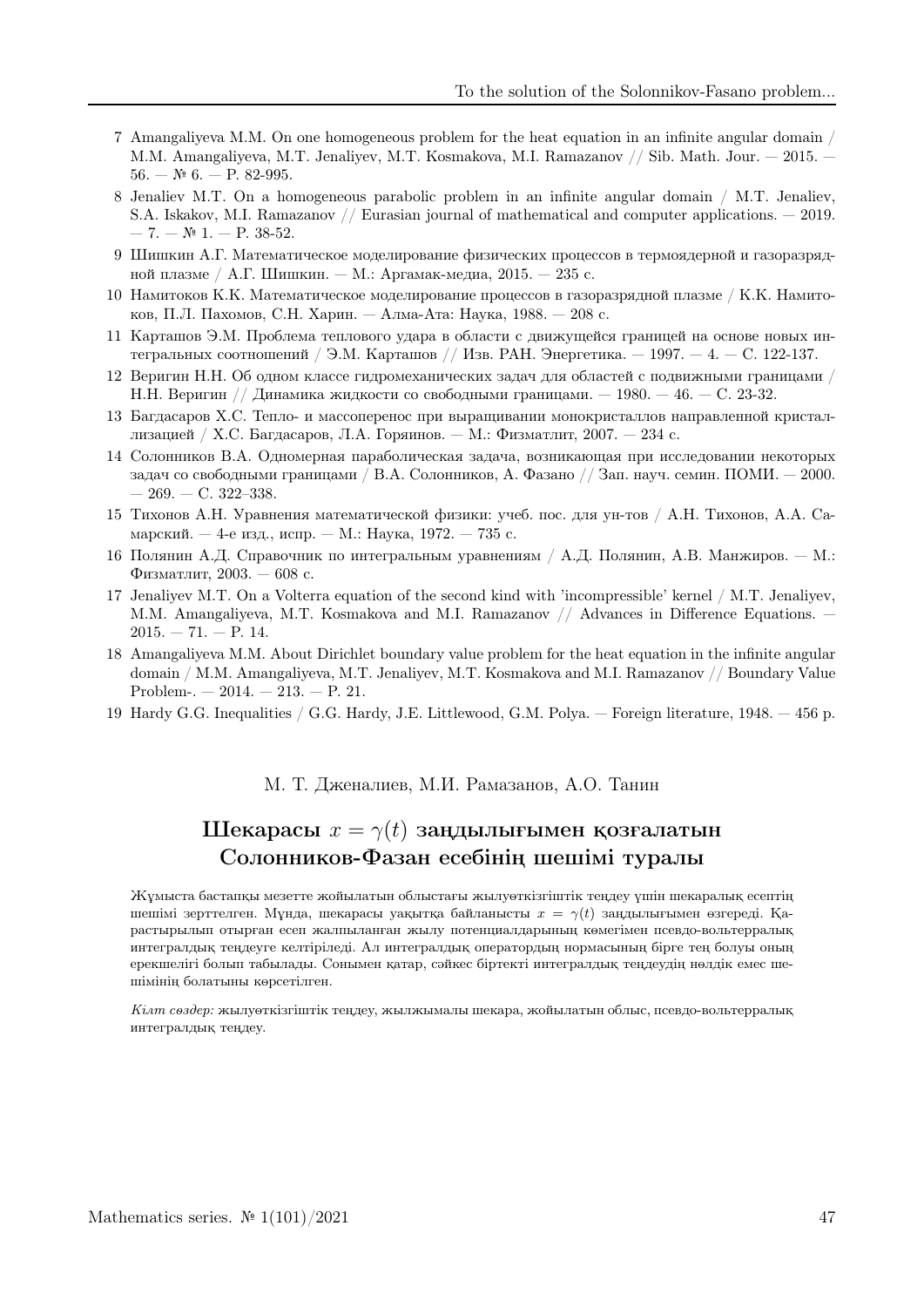## М.Т. Дженалиев, М.И. Рамазанов, А.О. Танин

# К решению задачи Солонникова-Фазано при движении границы по произвольному закону  $x = \gamma(t)$

В работе исследованы вопросы разрешимости граничной задачи для уравнения теплопроводности в области, которая вырождается в точку в начальный момент времени. При этом изменяющаяся со временем граница движется по произвольному закону  $x = \gamma(t)$ . С помощью обобщенных тепловых потенциалов исследуемая задача редуцируется к псевдо-вольтерровому интегральному уравнению, особенность которого заключается в том, что норма интегрального оператора равна единице. Показано, что соответствующее однородное интегральное уравнение имеет ненулевое решение.

Ключевые слова: уравнение теплопроводности, подвижная граница, вырождающаяся область, псевдовольтерровое интегральное уравнение.

#### References

- 1 Kartashov, E.M. (1985). Analiticheskie metody v teorii teploprovodnosti tverdykh tel [Analytic methods in the theory of thermal conductivity of solids]. Moscow: Vysshaia shkola [in Russian].
- 2 Kartashov, E.M., & Liubov B.Ya. (1974). Analiticheskie metody resheniia kraevykh zadach uravneniia teploprovodnosti v oblasti s dvizhushchimisia hranitsami [Analytic methods for solving boundary value problems for the heat equation in a region with moving boundaries]. Izvestiia AN SSSR. Enerhetika i transport – Proceeding of the USSR AS. Power engineering and transport, 6, 83-111 [in Russian].
- 3 Kartashov, E.M. (1999). Analiticheskie metody resheniia kraevykh zadach nestatsionarnoi teploprovodnosti v oblastiakh s dvizhushchimisia hranitsami [Analytical Methods of Solution of Boundary-Value Problems of Nonstationary Heat Conduction in Region with Moving Boundaries]. Izvestiia RAN. Enerhetika – Proceedings of the RAS. Power engineering, 5, 3-34 [in Russian].
- 4 Kartashov, E.M. (2001). Analytical methods of solution of boundary-value problems of nonstationary heat conduction in region with moving boundaries. Journal of Engineering Physics and Thermophysics,  $74(2)$ , 498-536. DOI: 10.1023/A:1016641613982.
- 5 Attetkov, A.V., Vlasov, P.A., & Volkov, I.K. (2001). Temperature field of a half-space with a thermally thin coating in pulse modes of heat exchange with the environment. Journal of Engineering Physics and Thermophysics, 74(3), 647-655. DOI: 10.1023/A:1016756227188.
- 6 Kharin, S.N. (2017). Mathematical models of phenomena in electrical contacts: Мonograph. A.P. Ershov Institute of Informatics system, Siberian Branch of RAS, 193.
- 7 Amangaliyeva, M.M., Jenaliyev, M.T., Kosmakova, M.T., & Ramazanov, M.I. (2015). On one homogeneous problem for the heat equation in an infinite angular domain. Sib. Math. Jour.,  $56(6)$ , 982-995.
- 8 Jenaliev, M.T., Iskakov, S.A., & Ramazanov, M.I. (2019). On a homogeneous parabolic problem in an infinite angular domain. Eurasian journal of mathematical and computer applications,  $7(1)$ , 38-52.
- 9 Shishkin, A.G. (2015). Matematicheskoe modelirovanie fizicheskikh protsessov v termoiadernoi i hazorazriadnoi plazme [Mathematical modeling of physical processes in a fuel and gas-fueled process]. Moscow: Arhamak-media [in Russian].
- 10 Namitokov, K.K., Pakhomov, P.L., & Kharin, S.N. (1988). Matematicheskoe modelirovanie protsessov v hazorazriadnoi plazme [Mathematical Modeling of Phenomena in Gaseous Plasma Discharge]. Alma-Ata: Nauka [in Russian].
- 11 Kartashov, E.M. (1997). Problema teplovoho udara v oblasti s dvizhushcheisia hranitsei na osnove novykh intehralnykh sootnoshenii [Heatstroke problem in a region with a moving boundary based on new integral relations]. Izvestiia RAN. Enerhetika – Proceedings of the RAS. Power engineering, 4, 122-137 [in Russian].
- 12 Verigin, N.N. (1980). Ob odnom klasse hidromekhanicheskikh zadach dlia ispolzovaniia s podvizhnymi hranitsami [On a class of hydromechanical problems for domains with moving boundaries]. Dinamika sploshnoi sredy – Fluid dynamics with free boundaries,  $\mu$ 6, 23-32 [in Russian].